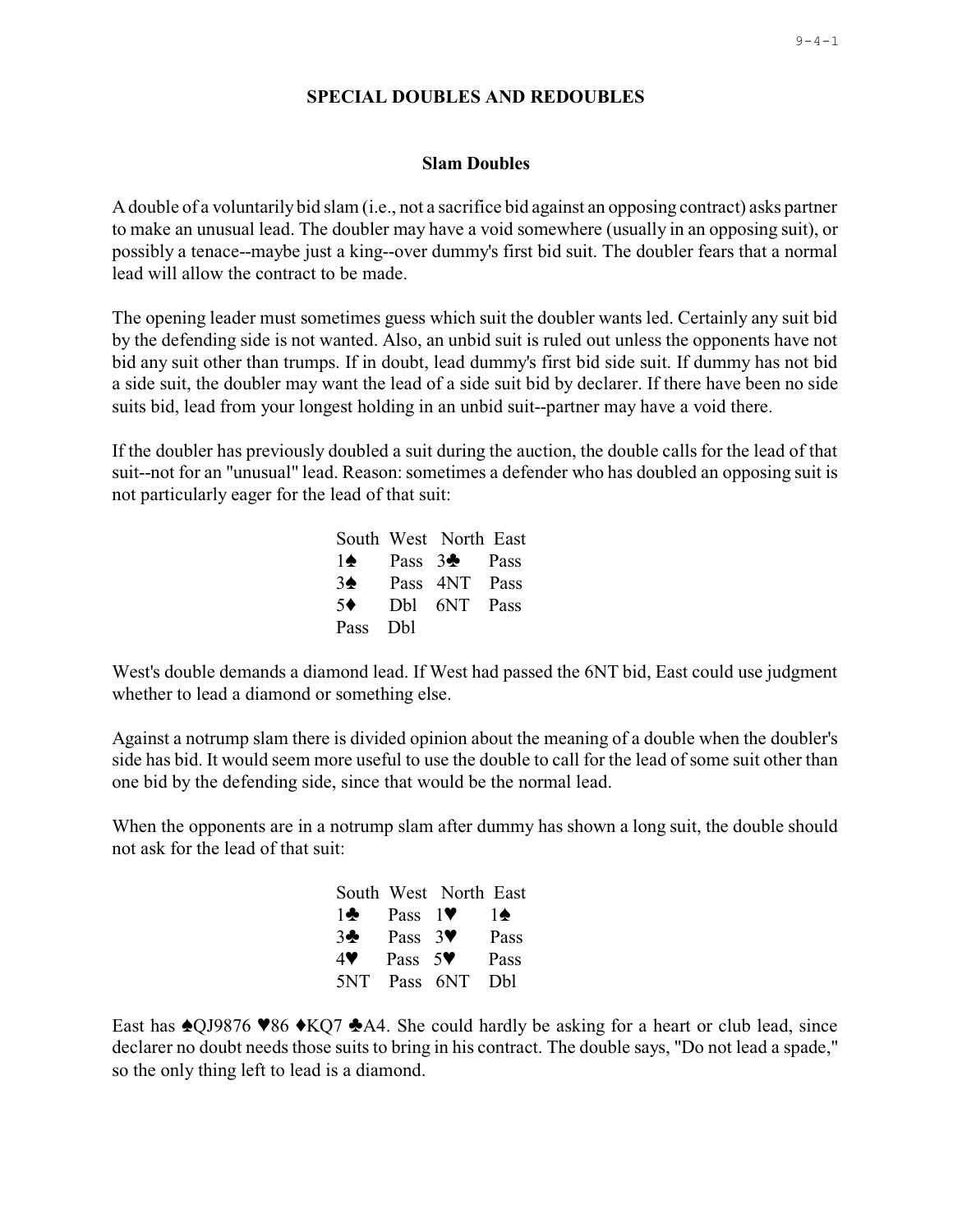#### **The Surprise Double**

Suppose you have  $\triangle$  15432  $\blacktriangledown$ AK64  $\blacklozenge$  void  $\triangle$ 8742. You're sitting East and the bidding goes:

|  | South West North East           |  |
|--|---------------------------------|--|
|  | $1\bullet$ Pass $3\bullet$ Pass |  |
|  | $5\clubsuit$ Pass Pass ?        |  |

You should double. After this surprise double, coming after strong bidding in an auction that you have not entered, partner should figure you for a void. From his hand, he ought to be able to guess that the void is in diamonds. Another:

|                               | South West North East           |    |
|-------------------------------|---------------------------------|----|
|                               | Pass Pass Pass $1\blacklozenge$ |    |
| $1 \spadesuit$ 2 $\spadesuit$ | $2^{\bullet}$                   | 47 |
| Db!!                          |                                 |    |

South could not open the bidding, is sitting opposite a hand that could only raise to the two level, and yet is doubling a strongly bid game. The probable reason for the double is a diamond void, and a diamond lead should be forthcoming.

Surprise doubles are dangerous at times. In some auctions the double may not strike partner as a "surprise," and he may miss the message. In such clear-cut situations as those above, however, there should be no problem.

#### The Double of Three Notrump

-- Neither defender has bid a suit:

In this situation the doubler generally wants dummy's suit led. If dummy has rebid the suit, however, and declarer does not seem to have a long suit, the lead of dummy's suit is not advisable. The declarer will no doubt go after that suit to make the contract. While the doubler probably has the suit well stopped, the best line of attack will usually lie elsewhere.

If the opponents have not bid a suit, the opening leader should lead his shortest and weakest unbid suit, preferring a major if in doubt. The doubler probably has a long solid suit, or semi-solid suit with a fast entry outside. She figures that she may not get the suit led without the double. This means that if the bidding goes 1NT on your left, 3NT on your right, you can double with  $\triangle$ A97  $\blacktriangledown$ 83 ◆A62 ◆KOJ108, with fair assurance that partner will lead a club.

-- Doubler has bid a suit, opening leader has not:

Lead the doubler's suit unless partner's bid was an opening bid of one in that suit at matchpoint scoring. After opening 1♥ at matchpoints with  $\triangle 43 \space \blacktriangledown QJ983 \blacktriangle KQJ102 \triangle A$ , you can double 3NT to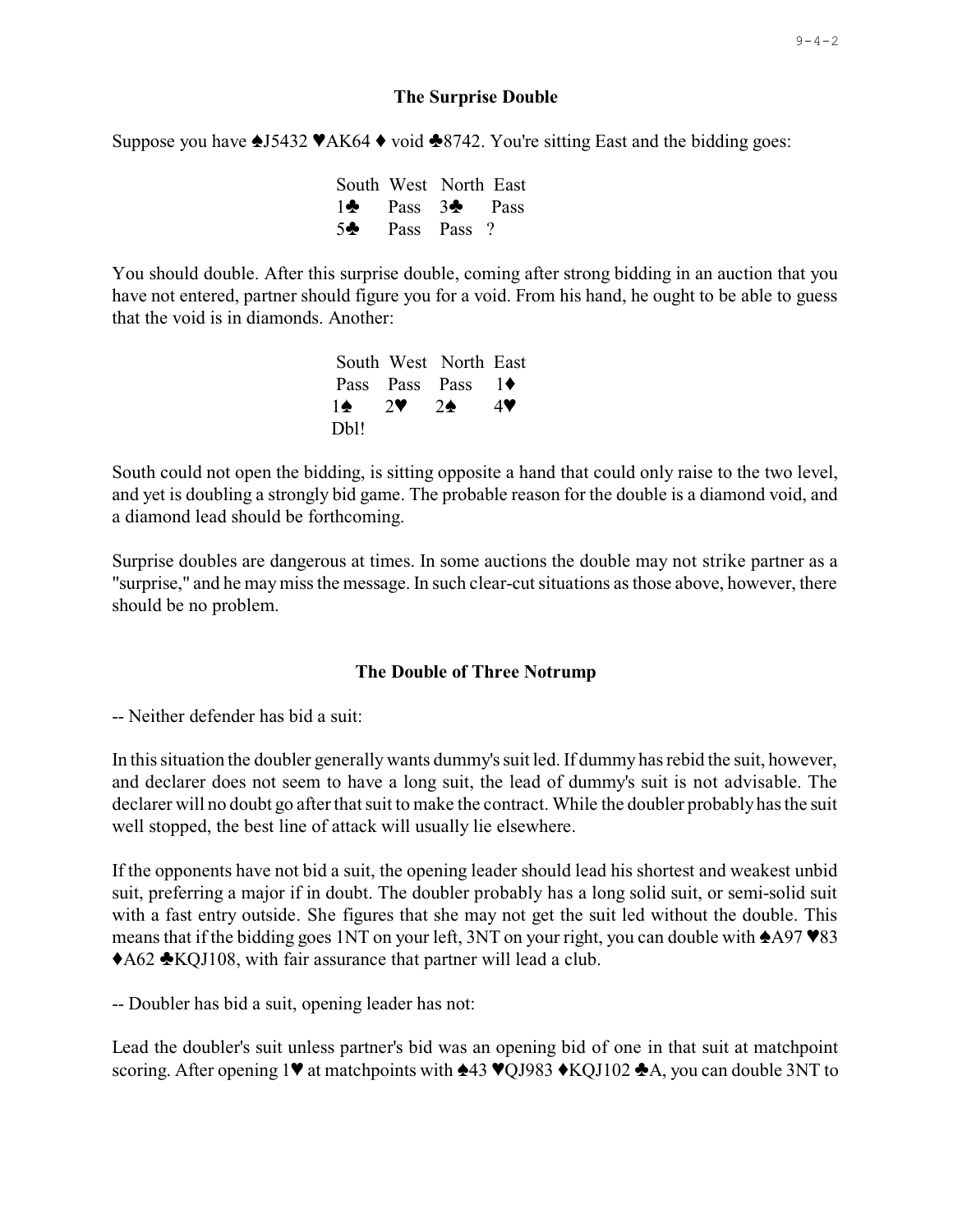tell partner *not* to lead a heart. Knowing that you open the higher oftouching suits, she will probably be able to figure that the suit you want led is diamonds.

This is contrary to standard practice, which says that the doubler is asking for the suit he has bid. In a matchpoint game, however, where the frequency of gain is more important than the amount of gain, the double for *another* suit makes more sense. Just pass if the lead of your bid suit will defeat the contract. It won't happen often that partner will lead some other suit, and just beating 3NT should be a good enough score. If the suit has been bid as an overcall or opening weak bid, then the double of 3NT asks for the lead of the bid suit, as it always does at IMP or total point scoring.

-- Opening leader has bid a suit, doubler has not. This double calls for the lead of the bid suit. If, however, the bid was a three-level preemptive call, the double calls for the lead of an unbid suit. The reason for this policy is that a preemptive bidder will normally lead his suit, so doubling for that lead is unnecessary (and may cause a runout to some good suit contract). Accordingly, the double asks that the opening leader guess doubler's strong suit and lead it.

-- Both defenders have bid a suit. Use your judgment. If in doubt, lead partner's suit.

### **Special Redoubles**

-- When a notrump probe gets doubled, a redouble by the next hand does *not* show strength in the doubled suit--it asks that partner bid notrump:

| South West North East               |  |
|-------------------------------------|--|
| Pass Pass $1 \blacklozenge$ Pass    |  |
| $2\clubsuit$ Pass $3\clubsuit$ Pass |  |
| $3\spadesuit$ Dbl Rdbl              |  |

North has  $\triangle 92 \blacktriangleright$ A43  $\triangle$ AQ964  $\triangle$ A54. He redoubles to indicate that he would have bid 3NT if there had been no double. South should play the hand, so that her spade strength (Kxx?) won't be led through on the opening lead. With the major suit holdings reversed, North would pass over the double, despite the ace of spades, because he lacks a heart stopper. This redouble must be alerted.

-- When an opponent redoubles a takeout double (or a double that is primarily for takeout) of a suit contract, and the suit is one that *only that opponent* has bid, a pass over the redouble is for penalties. The passer wants to defend against the redoubled contract:

|               | South West North East                            |  |
|---------------|--------------------------------------------------|--|
| 1 V           | $2\clubsuit$ Pass Pass                           |  |
| Dbl Rdbl Pass |                                                  |  |
|               |                                                  |  |
|               | South West North East                            |  |
|               | $1\blacklozenge$ Pass $1\blacktriangledown$ Pass |  |
|               | $2\blacklozenge$ Pass Pass Dbl                   |  |
| Rdbl Pass     |                                                  |  |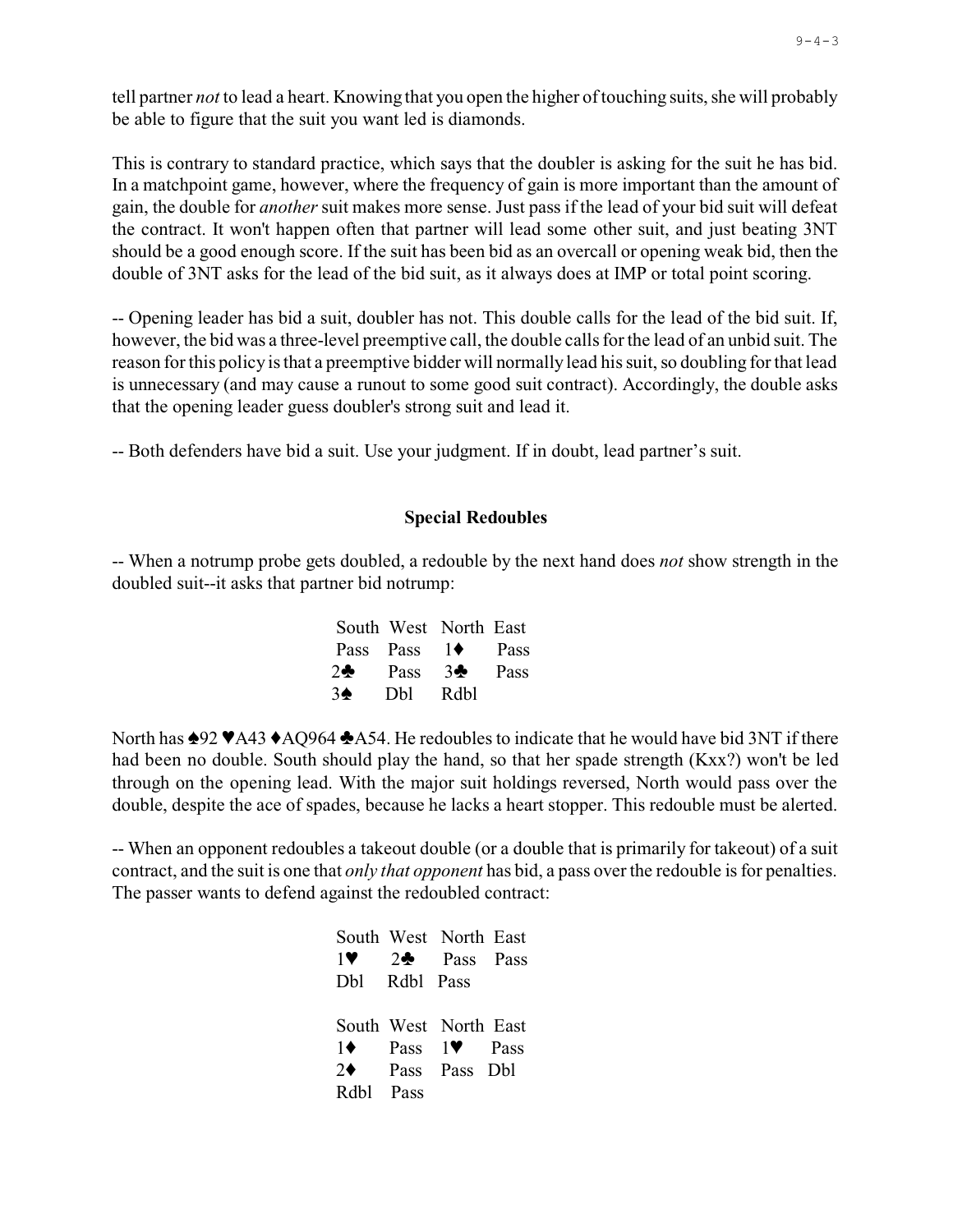South West North East 1<sup> $\bullet$ </sup> Pass Pass Dbl Rdbl Pass

In all three sequences, the pass over the redouble indicates a willingness to defend against the redoubled contract.

When the suit has been bid by both opponents, however, or the redouble is made by the opponent who did *not* bid the suit, a pass over a redouble is non-committal:

> South West North East  $1\spadesuit$  Pass  $2\spadesuit$  Pass Pass Dbl Rdbl Pass South West North East 1<sup> $\bullet$ </sup> Dbl Rdbl Pass

In both sequences, East's pass does not show a willingness to defend against the redoubled bid. It merely says that she has nothing worth showing at this time.

When the double is for business (or more optional than takeout), a pass over any redouble shows a willingness (or resignation) to defend:

|  | South West North East                                 |                                   |
|--|-------------------------------------------------------|-----------------------------------|
|  | $1\clubsuit$ Pass $1\blacktriangledown$ $1\spadesuit$ |                                   |
|  |                                                       | Dbl Rdbl Pass - willing to defend |

-- Immediate redoubles are not "S. O. S." They usually show a very strong hand, and tell partner not to be intimidated by the double:

> South West North East  $1 \bullet 2 \bullet 1$  Dbl Rdbl

If North's double is for business, East's redouble says that he expects  $2\clubsuit$  to make and does not want West to run. If it is a negative double, however, the redouble only shows the club ace or king in a (possibly weak) hand that cannot raise. A pass by South at this point is non-committal, since the redouble is made by the opponent who did not bid the suit.

|      | South West North East        |  |
|------|------------------------------|--|
|      | 1 <sup>2</sup> Pass Pass Dbl |  |
| Rdbl |                              |  |

South has a strong hand with good clubs; the redouble is not a rescue request, although it does encourage North to bid if he has anything worth showing.